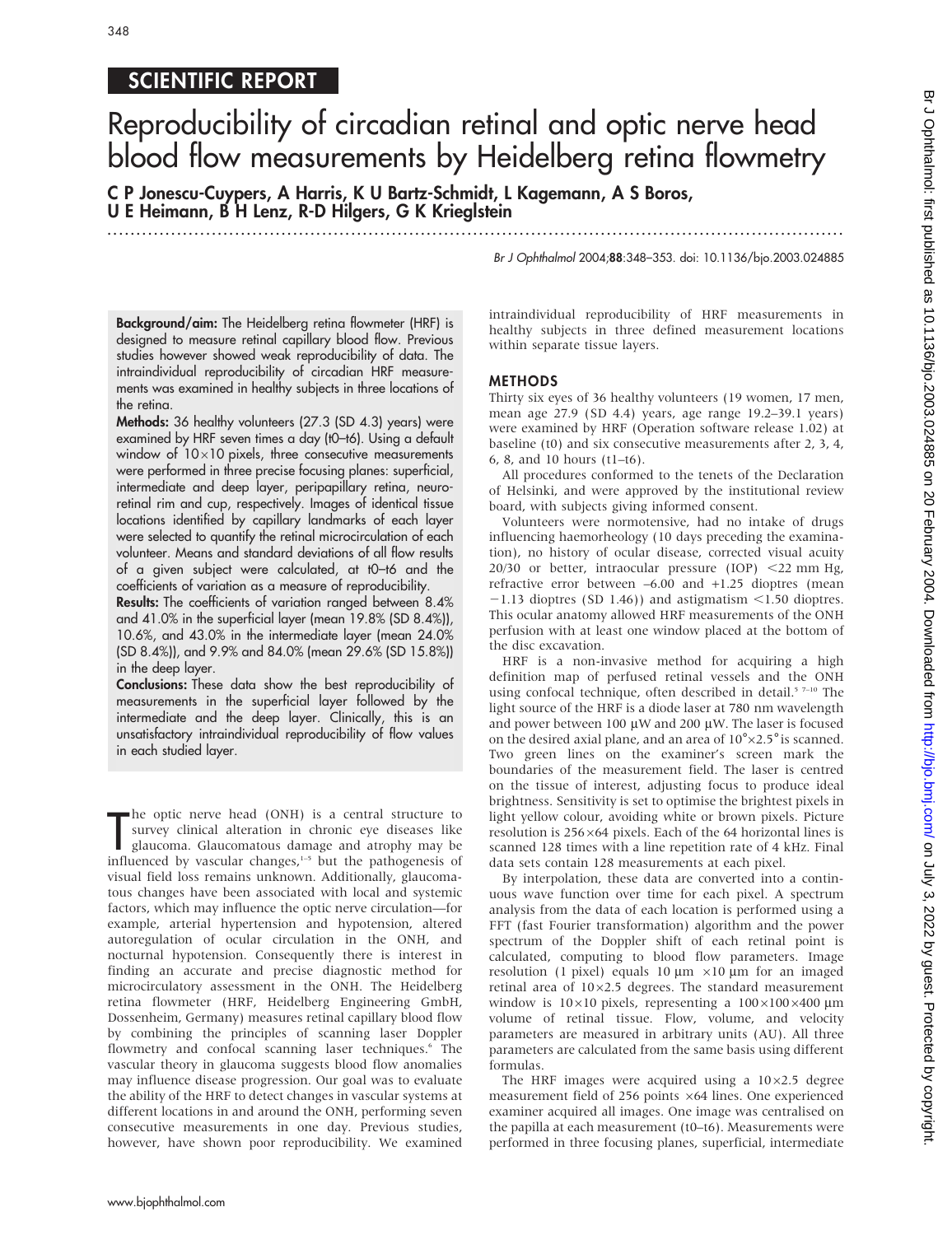



**Figure 1** Positions of the default measurement window of  $10\times10$  pixels shown on a schematic drawing of the optic nerve head, according to the three focusing planes: superficial layer ( $\square$ ), intermediate layer ( $\circ$ ), and deep layer (A)

and deep layers, peripapillary, neuroretinal rim, and cup respectively (fig 1). All HRF recordings were obtained through undilated pupils (more than 3 mm diameter). Only images without blinking or eye movements were considered for analysis. To ensure a reliable focus setting it was adjusted adding 0.5 dioptres for each step towards deeper layers, sensitivity was changed to provide best possible tissue reflectivity. Signs of over-illumination, white pixels, and under-illumination, dark brown pixels, were avoided. To avoid errors resulting from accommodative changes between single images a fixation point was utilised at 2.5 metres.

The sample box was placed on an area free from motion artefacts and major vessels with a default window of  $10\times10$  pixels, on each focusing plane. Images of identical tissue locations identified by capillary landmarks of each layer were selected to quantify retinal microcirculation (fig 2A–C).

#### **Statistics**

Means and standard deviations were calculated of all flow results of a given subject at t0–t6 and the coefficients of variation as a measure of reproducibility. A variance component estimation procedure was also performed.

The Friedman test (two way nonparametric analysis of variance (ANOVA)) was used to compare flow and DC values among three groups. Between two groups, the Wilcoxon signed rank test with multiple comparison procedure was applied. The p values  $<$  0.05 and 0.016 for Friedman and Wilcoxon signed rank test, respectively, were regarded as statistically significant.

#### RESULTS

Table 1 shows means and standard deviations of flow values in arbitrary units (AU), measured in three different tissue layers for each subject. The number of examined pixels was 100 for every measurement frame and layer, defined by the  $10\times10$  pixel default window. For the superficial layer (NF = peripapillary retina), flow values ranged between 203.12 and 579.93 AU (mean 371.74 AU (SD 106.22)). In the intermediate layer ( $RS$  = neuroretinal rim), we calculated flow values between 143.8 and 918.58 AU (mean 363.97 AU (SD 171.46)). Finally, flow values in the deep layer (Cup) ranged between 125.5 and 920.39 AU (mean 342.43 AU (SD 146.07)). Mean flow values for the superficial layer were higher than those of the intermediate and deep layers, without statistically significant differences among the subgroups (fig 3).

The mean DC values, reflecting the tissue brightness, were 136.46 (SD 34.01) for the superficial layer, 53.65 (SD 29.68) intermediate layer, and 159.36 (SD 45) deep layer. Differences were statistically significant between superficial and intermediate layers (Friedman test:  $p<0.0001$ , Wilcoxon rank signed test:  $p<0.0001$ ), between superficial and deep layer (Friedman test: p<0.0001, Wilcoxon rank signed test:  $p = 0.0143$ ), and between intermediate and deep layer (Friedman test: p<0.0001, Wilcoxon rank signed test:  $p<0.0001$ ) (fig 4).

Considering the DC component between 70 and 200 as defining the required brightness for a high quality image, the percentage of unacceptably illuminated tissue was 2.8% for the superficial layer, 22.2% for the intermediate layer, and 75.0% for the deep layer (fig 5).

The means for the remaining acceptable DC values of all three different layers were 138.82 (SD 31.43) superficial layer, 95.69 (SD 24.32) intermediate layer, and 149.69 (SD 32.79) deep layer. Mean DC value of the superficial layer was significantly higher than that of the intermediate layer



Figure 2 Positions of the default measurement window of  $10\times10$  pixels shown on the HRF image according to the three focusing planes: superficial layer (A), intermediate layer (B), and deep layer (C).

www.bjophthalmol.com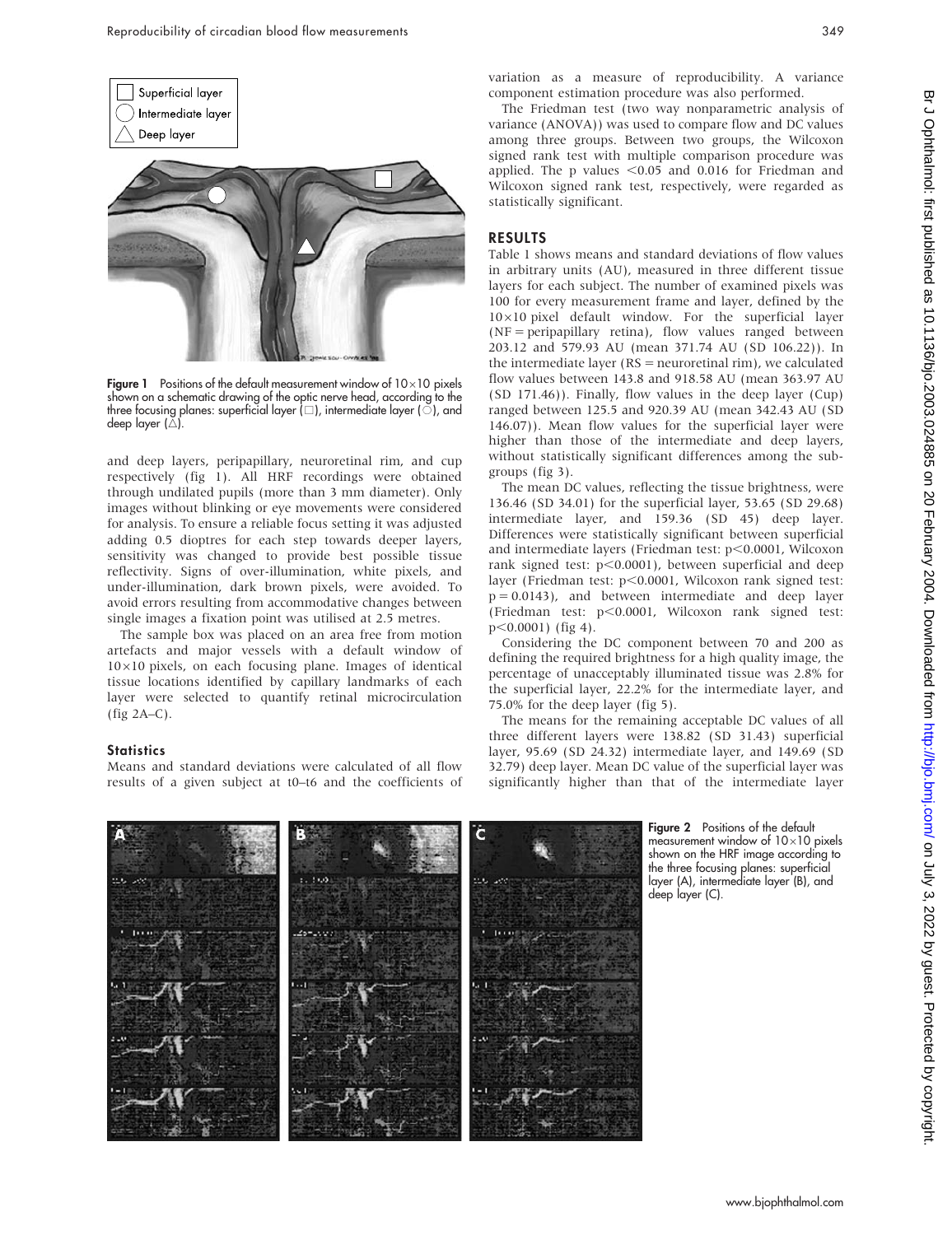| Subject                  | Superficial layer |           | Intermediate layer |           | Deep layer |           |
|--------------------------|-------------------|-----------|--------------------|-----------|------------|-----------|
|                          | Mean              | <b>SD</b> | Mean               | <b>SD</b> | Mean       | <b>SD</b> |
| 1                        | 431.665           | 49.593    | 273.727            | 65.694    | 319.951    | 61.799    |
| $\overline{2}$           | 579.931           | 76.571    | 489.294            | 97.057    | 548.606    | 146.740   |
| 3                        | 495.267           | 70.226    | 266.656            | 88.205    | 408.812    | 74.368    |
| $\overline{\mathcal{A}}$ | 551.801           | 47.403    | 369.245            | 62.385    | 398.058    | 77.814    |
| 5                        | 317.705           | 83.137    | 259.939            | 61.719    | 249.811    | 48.245    |
| $\ddot{\circ}$           | 444.686           | 50.385    | 260.441            | 56.152    | 283.274    | 72.076    |
| $\overline{7}$           | 365.845           | 73.702    | 143.798            | 54.011    | 238.767    | 62.389    |
| 8                        | 448.474           | 102.522   | 521.610            | 224.044   | 239.987    | 201.481   |
| 9                        | 408.587           | 49.245    | 251.592            | 34.837    | 362.830    | 35.803    |
| 10                       | 319.041           | 26.915    | 192.191            | 36.938    | 363.769    | 58.673    |
| 11                       | 421.488           | 84.286    | 705.313            | 106.848   | 335.566    | 73.359    |
| 12                       | 361.097           | 40.009    | 231.572            | 38.625    | 356.013    | 87.465    |
| 13                       | 368.851           | 50.945    | 486.373            | 59.200    | 920.394    | 409.432   |
| 14                       | 353.461           | 48.292    | 261.331            | 96.969    | 271.658    | 87.923    |
| 15                       | 534.847           | 156.300   | 918.584            | 127.316   | 201.348    | 99.303    |
| 16                       | 559.113           | 97.549    | 550.526            | 157.331   | 330.911    | 92.626    |
| 17                       | 225.779           | 45.099    | 300.484            | 111.449   | 296.892    | 73.513    |
| 18                       | 218.403           | 76.887    | 422.650            | 94.072    | 199.765    | 125.778   |
| 19                       | 286.269           | 80.886    | 173.949            | 43.998    | 209.106    | 97.741    |
| 20                       | 234.444           | 96.205    | 210.587            | 42.636    | 125.501    | 62.265    |
| 21                       | 221.251           | 38.678    | 347.613            | 70.730    | 180.032    | 77.379    |
| 22                       | 491.439           | 57.324    | 200.957            | 37.254    | 273.700    | 45.695    |
| 23                       | 301.929           | 62.803    | 288.169            | 55.404    | 306.111    | 140.237   |
| 24                       | 307.611           | 57.794    | 397.641            | 140.909   | 379.466    | 122.314   |
| 25                       | 404.836           | 51.052    | 317.048            | 85.011    | 271.037    | 33.639    |
| 26                       | 499.356           | 73.260    | 327.861            | 80.360    | 391.198    | 89.483    |
| 27                       | 329.772           | 46.215    | 418.269            | 44.385    | 416.109    | 57.177    |
| 28                       | 351.268           | 66.901    | 730.769            | 182.961   | 551.106    | 137.144   |
| 29                       | 419.113           | 93.756    | 300.894            | 67.338    | 395.326    | 85.134    |
| 30                       | 291.554           | 44.735    | 358.399            | 80.887    | 304.196    | 68.491    |
| 31                       | 405.084           | 130.856   | 419.951            | 109.734   | 528.797    | 108.927   |
| 32                       | 225.896           | 48.231    | 615.381            | 135.617   | 303.081    | 75.060    |
| 33                       | 203.120           | 69.763    | 210.561            | 63.085    | 244.279    | 80.313    |
| 34                       | 437.096           | 72.554    | 343.531            | 67.662    | 592.404    | 60.798    |
| 35                       | 309.527           | 93.043    | 300.100            | 46.292    | 249.028    | 61.265    |
| 36                       | 256.946           | 84.814    | 235.998            | 100.694   | 280.536    | 133.413   |

Table 1 Mean flow values (mean) and standard deviation (SD) for 36 subjects for measurements in three focusing planes: superficial layer, intermediate layer, and deep

(Friedman test:  $p = 0.0098$ , Wilcoxon rank signed test:  $p = 0.0077$ ) (fig 6).

For acceptable DC values ( $>70$  and  $<$ 200), the mean flow values were 138.82 AU (SD 31.43) in the superficial layer, 95.69 AU (SD 24.32) in the intermediate layer, and 149.68 AU (SD 32.79) in the deep layer, without statistically significant differences between the subgroups (fig 7).

Additionally, the reproducibility coefficients of variation were calculated and shown as box plots in figure 8. The coefficients of variation ranged between 8.4% and 41.0% in the superficial layer (mean 19.8 % (SD 8.4)), between 10.6% and 43.0% in the intermediate layer (mean 24.0 % (SD 8.4)), and between 9.9% and 84.0% (mean 29.6 % (SD 15.8)) in the



Figure 3 Box plots of total flow values for 36 subjects for measurements in three focusing planes: superficial layer (NF), intermediate layer (RS), deep layer (Cup).

variation of each individual subject. According to the variance component estimation proce-

deep layer. Table 2 shows a listing of the coefficients of

dure, the highest influencing factors were in decreasing order; individual subject, measurement location, and refractive error. Circadian flow measurements showed no statistically significant differences between individual measurement points of time. Figure 9 shows circadian mean flow values for all three flow locations. Standard deviations (SD) of flow values at all measurement points are presented in figure 10.



Figure 4 Box plots of total DC values for 36 subjects for measurements in three focusing planes: superficial layer (NF), intermediate layer (RS), deep layer (Cup). \*Significant difference between NF and RS (p<0.0001, Wilcoxon signed rank test); †significant difference between NF and Cup (p=0.0143, Wilcoxon signed rank test);  $\triangle$  significant difference between RS and Cup (p = 0.0143, Wilcoxon signed rank test).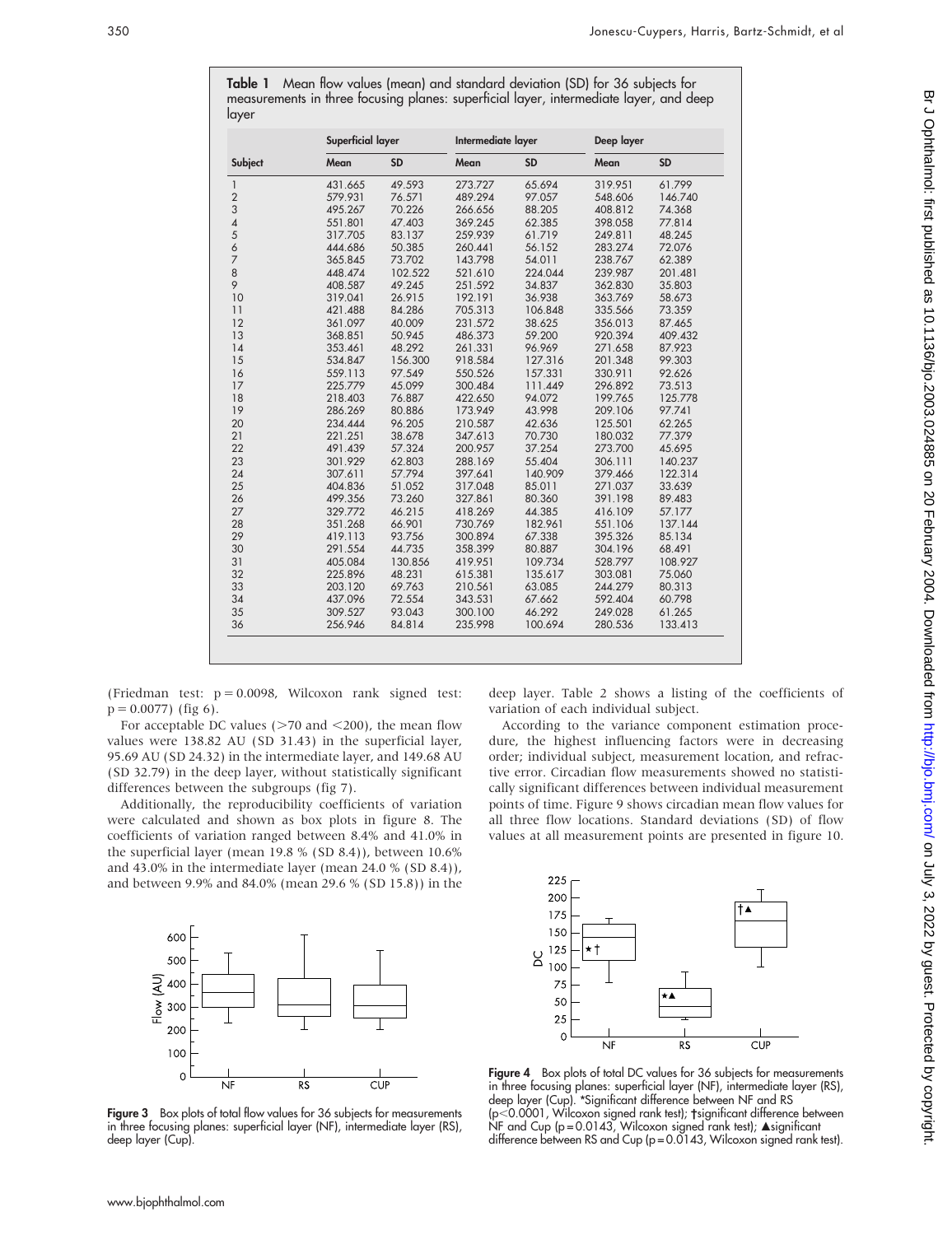

Figure 5 Histogram of bad DC percentage (DC  $<$  70 and  $>$  200) for 36 subjects for measurements in three focusing planes: superficial layer (NF), intermediate layer (RS), deep layer (Cup).

There were smaller standard deviations in the superficial layer for all circadian measurements.

#### **DISCUSSION**

Glaucomatous optic disc lesions, resulting in optic nerve atrophy, may be associated with disturbances of ocular microcirculation.<sup>5 11</sup>

HRF should measure blood flow in retinal tissue. Usually, the peripapillary retina is focused in an image frame with the optic disc at its centre. Many studies image the ONH and peripapillary retina simultaneously. Some groups focus only on peripapillary retina, excluding other posterior located structures as they are not in the plane.<sup>12 13</sup>

We aimed to evaluate intraindividual circadian reproducibility of HRF blood flow measurements and investigate if the most common technique using the default settings of the commercially available software is suitable for clinical use.

Measurements were performed on three separate layers, the superficial, intermediate, and deep layers, changing the focal plane. Deeper layers were investigated because the neuroretinal rim, and cup are tissues where blood flow alterations can occur, possibly including ciliary source ONH vessels.

Previous studies showed coefficients of reproducibility between 0.7 and 0.95 for flow measurements using the default measurement window.<sup>9 14-17</sup> In contrast with high reproducibility in short term comparisons, long term studies provide higher variability of flow results. Long term reproducibility may be increased by analysis of the entire image.7 Additionally, factors including the cardiac cycle and pulsatility of retinal flow should be considered in studies using the HRF.<sup>18</sup>

We showed best reproducibility in the superficial layer followed by the intermediate and deep layer.



Figure 6 Box plots of DC values for 36 subjects for measurements in three focusing planes: superficial layer (NF), intermediate layer (RS), deep layer (Cup), leaving out cases with bad DC values (defined as DC<70 and >200). \*Significant difference between NF and RS (p = 0.0077, Wilcoxon signed rank test).



Figure 7 Flow value box plots of for measurements in three focusing planes: superficial layer (NF), intermediate layer (RS), deep layer (Cup), leaving out cases with bad DC values (defined as DC $<$ 70 and  $>$ 200).

HRF flow measurements have experienced problems of unstable baselines. In one study, 15 healthy volunteers were examined weekly for 1 month.<sup>19</sup> The results showed that either HRF measurements were not stable over 1 month or that retinal capillary blood flow varied widely. Another investigator used calculated flow changes as a percentage of baseline in order to reduce the influence of an unstable baseline.20 Another study found good reproducibility of repeated interobserver measurements of the retina and lamina cribrosa with the default measurement window of  $10\times10$  pixels, but poor reproducibility in the neuroretinal rim area.17 They also described coefficients of variation from consecutive intraindividual measurements ranging from 3.43% to 71.04%, depending on measurement location and measurement window size. For flow measurements and a default window size of  $10\times10$  pixels they calculated mean coefficients of variation of 21.52% (SD 10.51%) for retinal location, 25.22% (SD 16.49%) for neuroretinal rim, and 23.11% (SD 15.82%) for lamina cribrosa.<sup>17</sup> We found higher coefficients of variability in the lamina cribrosa than the neuroretinal rim.

Assessing circadian intraindividual flow measurements, there were no statistically significant differences between individual measurement points of time for all three locations (fig 9). This reflects high circadian reproducibility for each measurement layer. According to the SD of flow values at all measurement points during the day, the smallest standard deviations for circadian measurements were in the superficial layer (fig 10); in comparison, measurements in the intermediate and deep layer showed higher SD. This indicates weaker reproducibility of intraindividual measurements in these two layers for every measurement.

We also evaluated blood flow values depending on location of the measurement frame. The highest flow values were in the superficial layer, followed by the intermediate and deep



Figure 8 Coefficient of variation for 36 subjects for measurements in three focusing planes: superficial layer (NF), intermediate layer (RS), deep layer (Cup). \*Significant difference between NF and Cup  $(p<0.0001)$ , Wilcoxon signed rank test).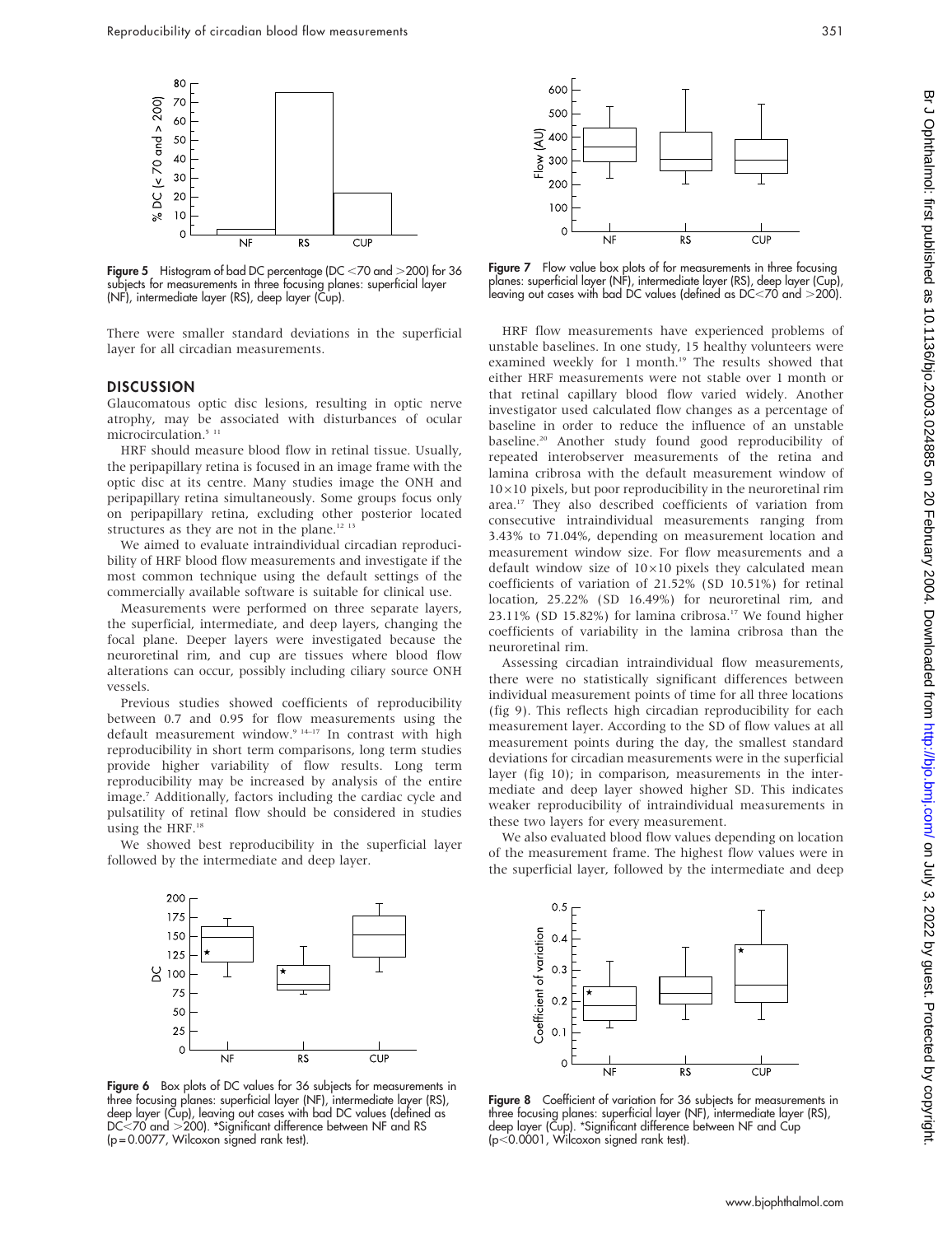

Figure 9 Line diagram of mean flow values for measurements in three focusing planes: superficial layer (NF), intermediate layer (RS), deep layer (Cup), for all measured flow values.

layer. These results are similar to the literature.<sup>21</sup> Other examiners found higher flow values in normals in the neuroretinal rim area than the juxtapapillary retina, but without quantified change of focal plane according to location, only depending on quality adjustments under monitor image control.<sup>22</sup> However, these flow values depend on the brightness of the measured pixels. Brightness is the only help for adjustment during image acquisition. Depending on brightness, flow values can vary widely, like other researchers showed in vitro and in vivo.7 10 23 Brightness or reflectivity is described in HRF by the DC parameter. We also evaluated DC values in each of the layers. Figure 4 indicates statistically significant differences between the layers, with lowest mean DC values for the intermediate layer, higher values for the superficial layer, and highest values for the deep layer. HRF uses a noise correction algorithm depending on the image brightness, so differences in flow values can be expected if different DC values ranges are used. Using a range from 70–200 for DC values, often described as acceptable illumination for HRF images, considerable amount of data was found in the intermediate layer (75%) not complying with the requirements for good image quality. Interestingly, many descriptions in other studies use the statement that images in focus or best available quality were taken, without presenting the image related DC values.<sup>14 17 24</sup> Figure 5 shows the distribution of bad DC values among the layers in this study, with lowest poor values for the superficial layer (2.8%). Omitting measurements corresponding to unacceptable DC values, mean DC values increase considerably in the intermediate layer and decrease slightly in the deep layer, remaining nearly the same in the superficial layer (fig 6). Flow values in all three layers clearly decrease (fig 7). Almost stable values for the superficial layer might be attributed to optimum focusing being achieved during image acquisition. Optimum focus is achieved according to tissue structure clarity, which results in most extensive surface of optical image control. With each deeper layer, the tissues of interest are smaller, resulting in more difficult sensitivity adjustment. We used clearly defined steps in refractive correction to compensate for increasing depth from superficial to deep layer, removing one additional error source during image acquisition.

According to variance component estimation analysis, factors influencing flow measurements in decreasing order are individual subject, measurement location, and subject's refractive error. Certainly, each subject provides different flow results, depending on individual vascular anatomy and related perfusion, which may account for substantial influence on measurements.

Another factor affecting blood flow measurements with HRF is location dependence. Although the  $10\times10$  pixel measurement has been described as optimal in reproducible

| Table 2 Coefficient of variation for 36 subjects for     |
|----------------------------------------------------------|
| measurements in three focusing planes: superficial layer |
| (NF), intermediate layer (RS), deep layer (Cup)          |

| Subject                  | <b>NF</b> | <b>RS</b> | Cup  |
|--------------------------|-----------|-----------|------|
| $\mathbf{1}$             | 11.5      | 24.0      | 19.3 |
| $\overline{\mathbf{c}}$  | 13.2      | 19.8      | 26.7 |
| 3                        | 14.2      | 33.1      | 18.2 |
| $\overline{\mathcal{A}}$ | 8.6       | 16.9      | 19.5 |
| 5                        | 26.2      | 23.7      | 19.3 |
| $\frac{6}{7}$            | 11.3      | 21.6      | 25.4 |
|                          | 20.1      | 37.6      | 26.1 |
| 8                        | 22.9      | 43.0      | 84.0 |
| 9                        | 12.1      | 13.8      | 9.9  |
| 10                       | 8.4       | 19.2      | 16.1 |
| 11                       | 20.0      | 15.1      | 21.9 |
| 12                       | 11.1      | 16.7      | 24.6 |
| 13                       | 13.8      | 12.2      | 44.5 |
| 14                       | 13.7      | 37.1      | 32.4 |
| 15                       | 29.2      | 13.9      | 49.3 |
| 16                       | 17.4      | 28.6      | 28.0 |
| 17                       | 20.0      | 37.1      | 24.8 |
| 18                       | 35.0      | 22.3      | 63.0 |
| 19                       | 28.3      | 25.3      | 46.7 |
| 20                       | 41.0      | 20.2      | 49.6 |
| 21                       | 17.5      | 20.3      | 43.0 |
| 22                       | 11.7      | 18.5      | 16.7 |
| 23                       | 20.8      | 19.2      | 45.8 |
| 24                       | 18.8      | 35.4      | 32.2 |
| 25                       | 12.6      | 26.8      | 12.4 |
| 26                       | 14.7      | 24.5      | 22.9 |
| 27                       | 14.0      | 10.6      | 13.7 |
| 28                       | 19.0      | 25.0      | 24.9 |
| 29                       | 22.4      | 22.4      | 21.5 |
| 30                       | 15.3      | 22.6      | 22.5 |
|                          |           |           |      |
| 31                       | 32.3      | 26.1      | 20.6 |
| 32                       | 21.4      | 22.0      | 24.8 |
| 33                       | 34.3      | 30.0      | 32.9 |
| 34                       | 16.6      | 19.7      | 10.3 |
| 35                       | 30.1      | 15.4      | 24.6 |
| 36                       | 33.0      | 42.7      | 47.6 |

measurements of optic nerve head blood flow,<sup>25</sup> the small default measurement frame provides localised results and small location changes lead to important differences in values.

One study found that measurements in a  $100\times100\times400$  µm volume of peripapillary retinal tissue provide results independent of laser beam incidence angle to fundus. However, camera distance from the eye influences measurement of blood flow.7 Hence, we tried to avoid location dependent measurement errors by centring the ONH and adjusting the measurement window exactly for each separate image of an individual eye according to capillary and vessel landmarks, which is easier in the superficial layer than in the intermediate and deeper layers.



Figure 10 Line diagram of standard deviations for flow measurements in three focusing planes: superficial layer (NF), intermediate layer (RS), deep layer (Cup), for all measured flow values.